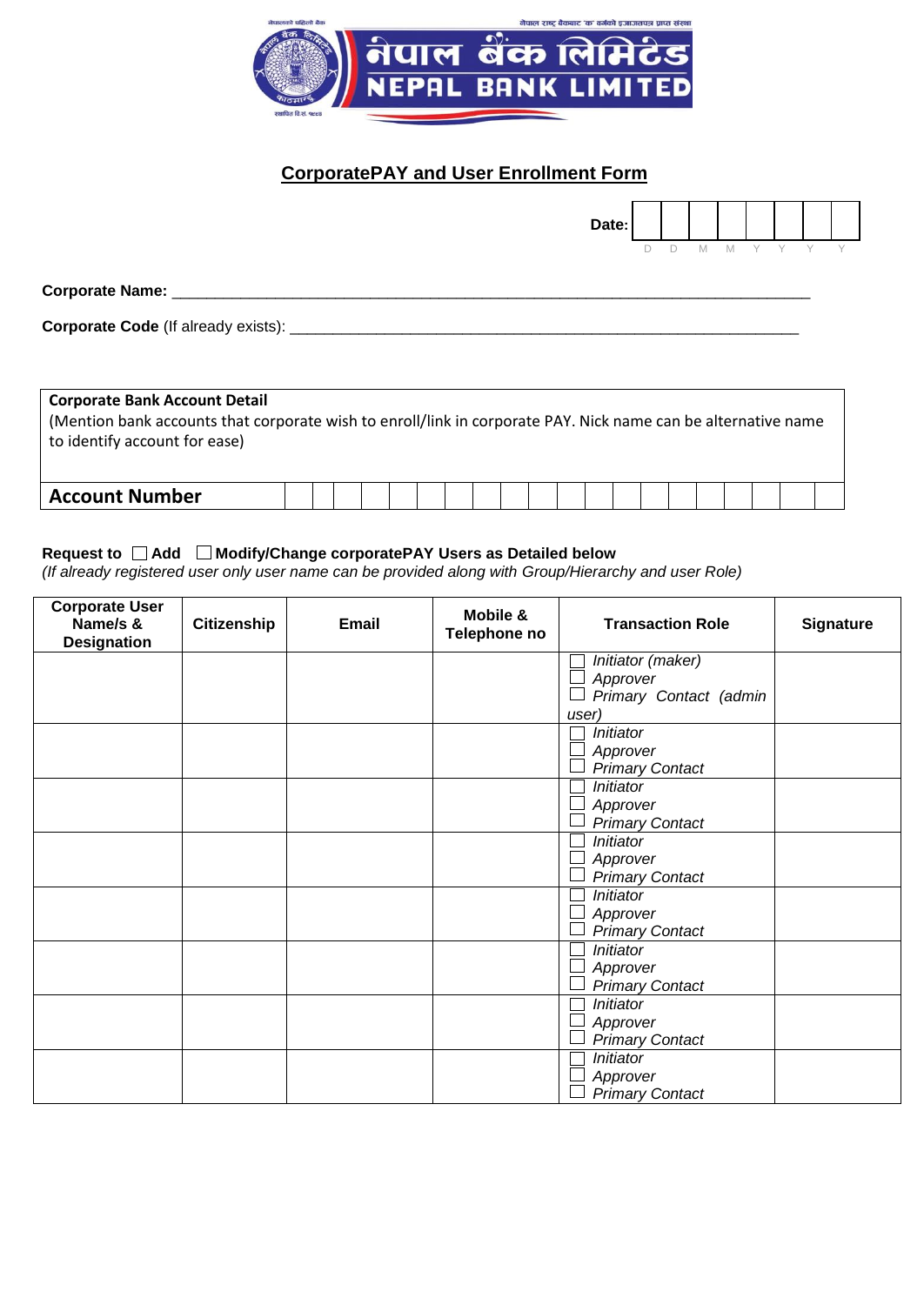

#### **Amount wise Transaction Approving Details:**

*(Mention the approver user combination required for approving transactions based on the transaction amount. Only once the corporate approver user from 1st Hierarchy approves the transaction as per the slab, approver from subsequent Hierarchy in same slab can approve the transaction.)*

#### *For ConnectIPS e-payment*

| <b>Amount</b><br><b>From</b> | <b>Amount</b><br>To | No of approvers<br>required for given<br>transaction range<br>(1 or 2 or 3 etc.) | List of user having authority to approve<br>transaction<br>(Enter corporate user name/s with Approver<br>transaction Role) | Hierarchy<br>(1 or 2 or 3<br>etc.) |
|------------------------------|---------------------|----------------------------------------------------------------------------------|----------------------------------------------------------------------------------------------------------------------------|------------------------------------|
|                              |                     |                                                                                  |                                                                                                                            |                                    |
|                              |                     |                                                                                  |                                                                                                                            |                                    |
|                              |                     |                                                                                  |                                                                                                                            |                                    |
|                              |                     |                                                                                  |                                                                                                                            |                                    |
|                              |                     |                                                                                  |                                                                                                                            |                                    |
|                              |                     |                                                                                  |                                                                                                                            |                                    |

*(Note: Per transaction amount limit Rs.1,000,000/- , Per day transaction limit Rs.10,000,000/- and per month transaction limit Rs.100,000,000/-)*

#### *For NCHL IPS*

| Amount<br><b>From</b> | <b>Amount</b><br>To | No of approvers<br>required for given<br>transaction range<br>(1 or 2 or 3 etc.) | List of user having authority to approve<br>transaction<br>(Enter corporate user name/s with Approver<br>transaction Role) | Hierarchy<br>(1 or 2 or 3<br>$etc.$ ) |
|-----------------------|---------------------|----------------------------------------------------------------------------------|----------------------------------------------------------------------------------------------------------------------------|---------------------------------------|
|                       |                     |                                                                                  |                                                                                                                            |                                       |
|                       |                     |                                                                                  |                                                                                                                            |                                       |
|                       |                     |                                                                                  |                                                                                                                            |                                       |
|                       |                     |                                                                                  |                                                                                                                            |                                       |
|                       |                     |                                                                                  |                                                                                                                            |                                       |
|                       |                     |                                                                                  |                                                                                                                            |                                       |

*(Note: Transaction Amount Limit up to Rs.20,00,00,000/ transaction)*

Multiple slabs of transaction amount for approval can be requested. Multiple Hierarchies for same slab can also be requested. By default, hierarchy 1 will be made. Additional hierarchy can be requested for different level of approval sequence process.

(Example: In the above example, if transaction up to 5 Lakh have to be processed, either Sr. Accountant or Accountant will have to approve the transaction 1<sup>st</sup> then any one Signatory from higher level authority can approve the transaction to be processed. Hence, Hierarchy 1 should be assigned to Sr. Accountant and Accountant and Hierarchy 2 for rest of the corporate users for transaction up to 5 Lakh. Similarly Number of approver required for another transaction slab and Hierarchy can be added as illustrated in the above table.

\*\* Use Additional Sheet in case of additional account numbers/users/approval matrix have to be added. Check here to mark additional details are included. C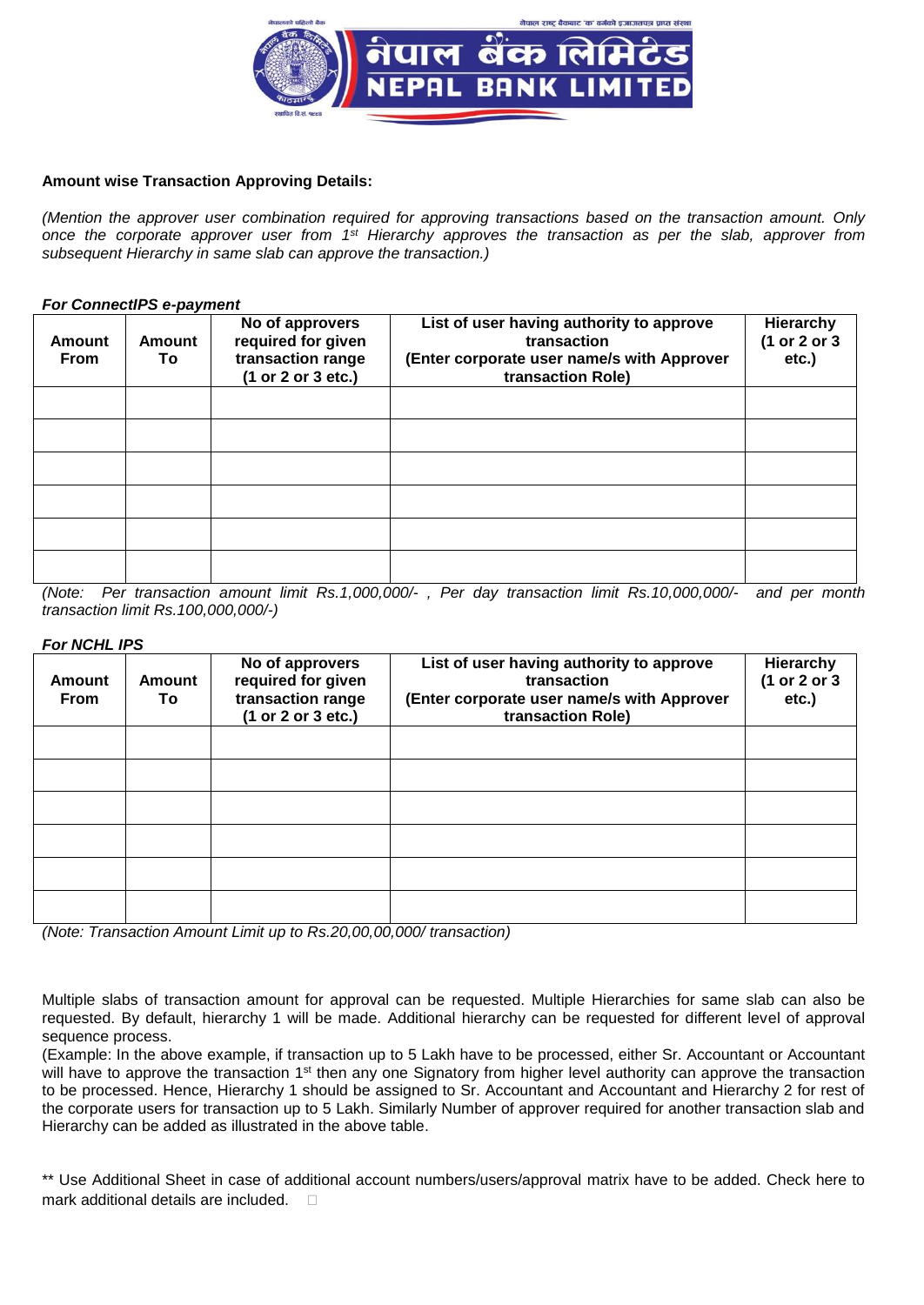

## **Terms and Conditions:**

Corporate confirms and agrees to the following terms and conditions for use of corporatePAY:

- 1. The user information provided including Mobile number, Email Id, and other details for enrolment and linking of bank account/s is correct.
- 2. Authorize the bank to use the existing details with the bank and the signatories as provided in this form and/or already available with the bank for enrolment for corporatePAY.
- 3. Any changes in the information including addition/deletion/changes required in Admin User, Transaction Initiator and Approver Users have to be timely notified to bank for necessary changes for using the corporatePAY. Confirm that all users are well aware about securing their username, password, second factor authentication/OTP and other credentials of corporatePAY. Confirm that the bank and/or NCHL shall not be held liable in any case of fraudulent transactions due to any sort of compromise of credentials by the corporate users intentionally or unintentionally and due to delay of user revocation by the corporate.
- 4. Authorize the corporate user who has been issued user name and password to use corporatePAY and to act on behalf of the corporate.
- 5. Authorize the bank to function based upon electronic instructions received via corporatePAY and provide authority to debit the corporate account mentioned in the form maintained with the bank for the purpose of processing the transaction through corporatePAY and for the applicable fees and charges as advised by the bank for use of corporatePAY.
- 6. Ensure availability of funds in the bank account before the transaction is being processed and confirm for the validity and the legality of the transactions initiated through corporatePAY including compliance to the prevailing AML and CFT regulations. Corporate understands and agrees that the bank has right to suspend/reject and/or withhold any transactions that it deems violates any such policy/ regulations and the transaction requested beyond the allowed transaction limit threshold.
- 7. Confirm accuracy of the beneficiary identifier and/or beneficiary details including bank name, branch name, account number, account name (where required) apart from the transaction amount, transaction reference, etc. have been duly verified in a transaction and processed through corporatePAY and confirm that the bank and/or NCHL shall not be liable to verify and validate the accuracy of the transactions and shall not be held liable in case of any dispute in transactions due to any sort of deviation in beneficiary and transaction details furnished.
- 8. The same Transaction Approver should be assigned for same transaction amount limit, hierarchy and payment type.
- 9. The transactions processed through NCHL IPS after 2PM will be settled by next working day. However, if processed after cut off time, account shall be debited on the same day of transaction execution. Updated presentment time provided by NCHL shall be informed by bank if any query addressed.

#### **Self-Declaration:**

I/We hereby declare that the information and documents furnished to the bank are true and complete and also confirm and agree to the terms and conditions laid down for usage of corporatePAY.

\_\_\_\_\_\_\_\_\_\_\_\_\_\_\_\_\_\_\_\_\_\_\_ Authorized Signatory/ies Name: Designation:

Official Stamp: Date: *(To be signed by Authorized Signatory and Stamped in each Page)*